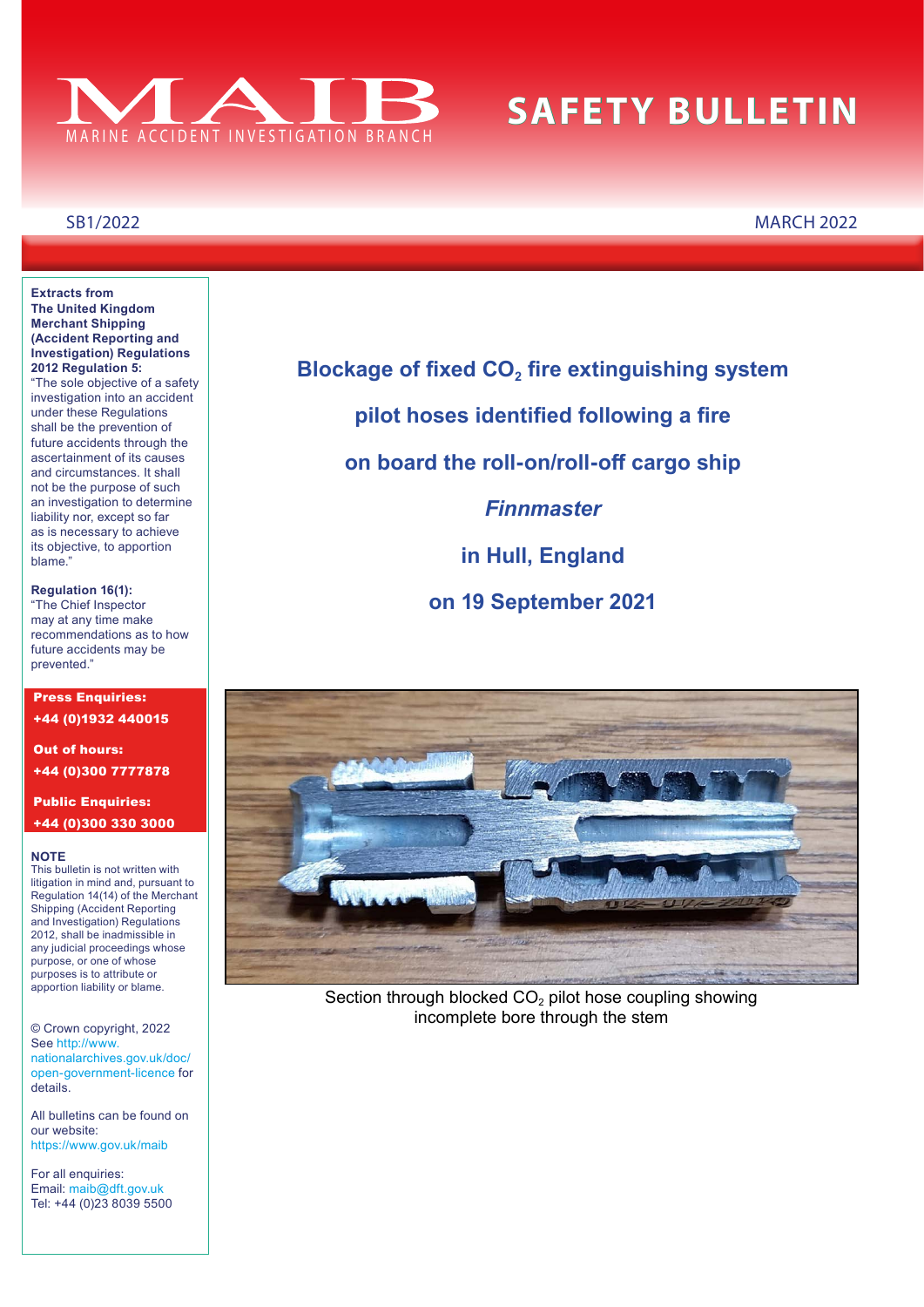#### **MAIB SAFETY BULLETIN 1/2022**

This document, containing safety lessons, has been produced for marine safety purposes only, on the basis of information available to date.

*The Merchant Shipping (Accident Reporting and Investigation) Regulations 2012* provides for the Chief Inspector of Marine Accidents to make recommendations or to issue safety lessons at any time during the course of an investigation if, in his opinion, it is necessary or desirable to do so.

The Marine Accident Investigation Branch is carrying out an investigation into the fre on board the roll-on/roll-of cargo ship *Finnmaster* in Hull, England, on 19 September 2021.

The MAIB will publish a full report on completion of the investigation.

Redus & Tell

**Captain Andrew Moll Chief Inspector of Marine Accidents**

#### **NOTE**

This bulletin is not written with litigation in mind and, pursuant to Regulation 14(14) of the Merchant Shipping (Accident Reporting and Investigation) Regulations 2012, shall not be admissible in any judicial proceedings whose purpose, or one of whose purposes, is to apportion liability or blame.

> **This bulletin is also available on our website: [www.gov.uk/maib](http://www.gov.uk/maib) Press Enquiries: 01932 440015 Out of hours: 0300 7777878 Public Enquiries: 0300 330 3000**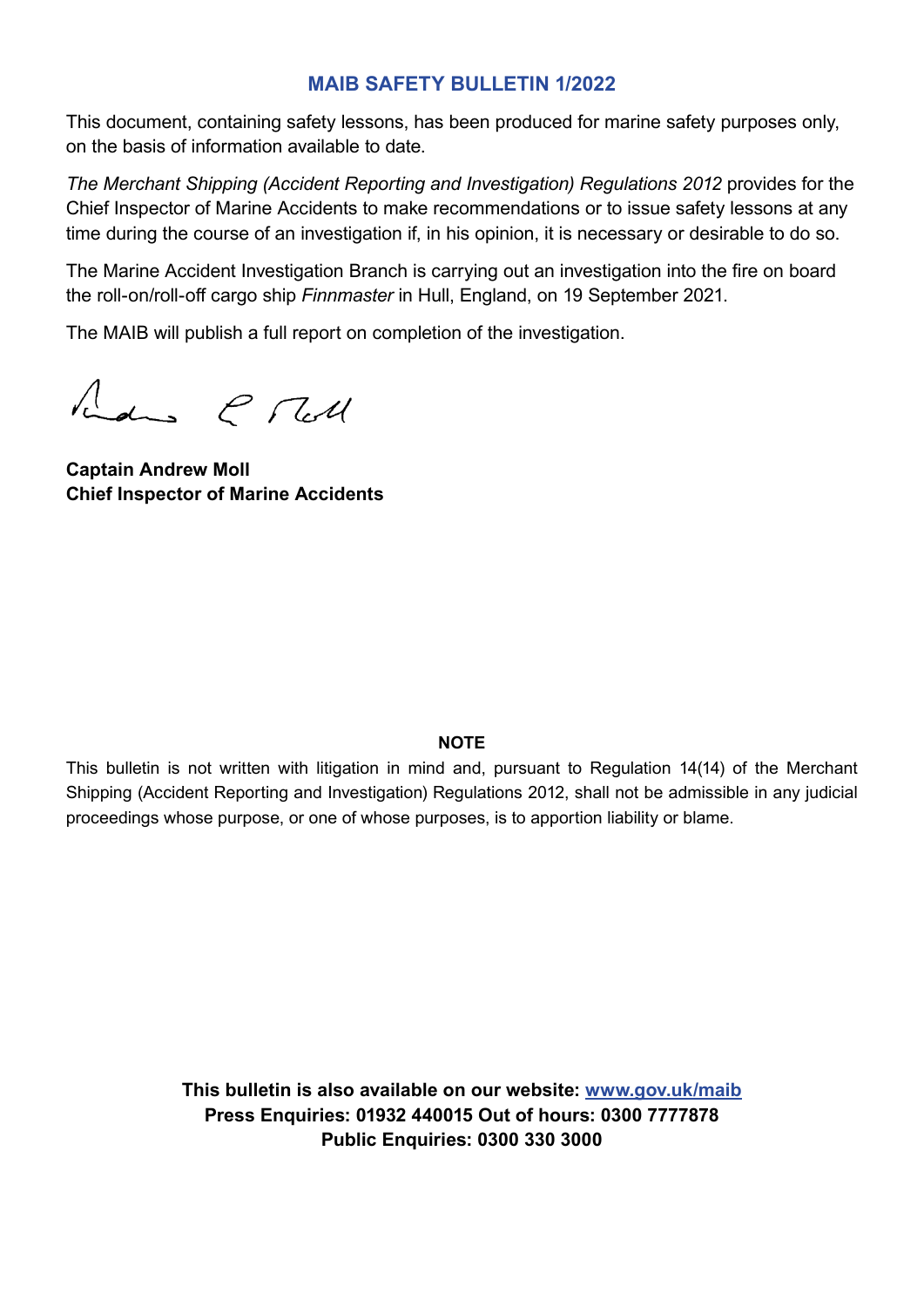### **BACKGROUND**

On 19 September 2021, a fre broke out in the auxiliary engine room on board the Finland registered roll-on/roll-of cargo ship *Finnmaster* while departing Hull, England. The crew contained the fire and discharged the machinery space's carbon dioxide  $(CO<sub>2</sub>)$  fire extinguishing system. Only half of the assigned  $CO<sub>2</sub>$  cylinders discharged, and the crew had to re-enter the space wearing breathing apparatus to fully extinguish the fire.

*Finnmaster* was operated by Finnlines Oyj (Finnlines) and was equipped with a fixed highpressure  $CO<sub>2</sub>$  fire extinguishing system that provided protection for the ship's machinery spaces, encompassing the main engine room and the auxiliary engine room, and the two cargo holds. The system was designed to be activated remotely via a network of pilot lines and gas activated cylinder valves **(Figure 1)**.

# **INITIAL FINDINGS**

The initial MAIB investigation identified that one of the auxiliary engine room's  $CO<sub>2</sub>$  system pilot hoses was completely blocked. Subsequent examination and testing of *Finnmaster's* fixed fire extinguishing systems identifed two other hoses on the cargo hold pilot line system that were blocked. Radiographic images taken of the blocked hoses **(Figures 2** and **3)** showed that the pilot hose couplings had not been fully bored through during the manufacturing process. The testing process also identifed several coupling leaks in the pilot lines.

In March 2021, the pilot hoses had been replaced during a routine service conducted on board *Finnmaster* by the marine fire service section of Viking Life-Saving Equipment Oy Finland (Viking). The tests carried out by Viking during the service did not identify any faults with the system. Following the accident, Viking tested the high-pressure  $CO<sub>2</sub>$  fire extinguishing systems on board the remainder of the Finnlines fleet and identified two similar pilot hoses that were blocked on one of the operator's ships.

All the affected hose assemblies had been supplied to Viking by Geeve Hydraulics B.V. (Geeve), based in the Netherlands. The hose assemblies had been produced under the terms of the classifcation society type approval held by Geeve. Although the type approval required each completed hose assembly to be pressure tested, there was no specific test that gas could pass freely through the hose assemblies.

The hose used in the assemblies was provided in accordance with the type approval held by Geeve. However, Geeve had purchased the couplings from HSR Hydraulics B.V. in the Netherlands, who had sourced the couplings from a diferent manufacturer.

# **SAFETY ISSUES**

Safety issues identifed during the initial stages of the investigation included:

- The quality assurance processes of the pilot hose assembly supplier did not identify that the hose couplings had not been fully bored through.
- Viking's onboard installation testing processes did not identify both that some of the hose assemblies were blocked and that there were leaks in the  $CO<sub>2</sub>$  system pilot lines.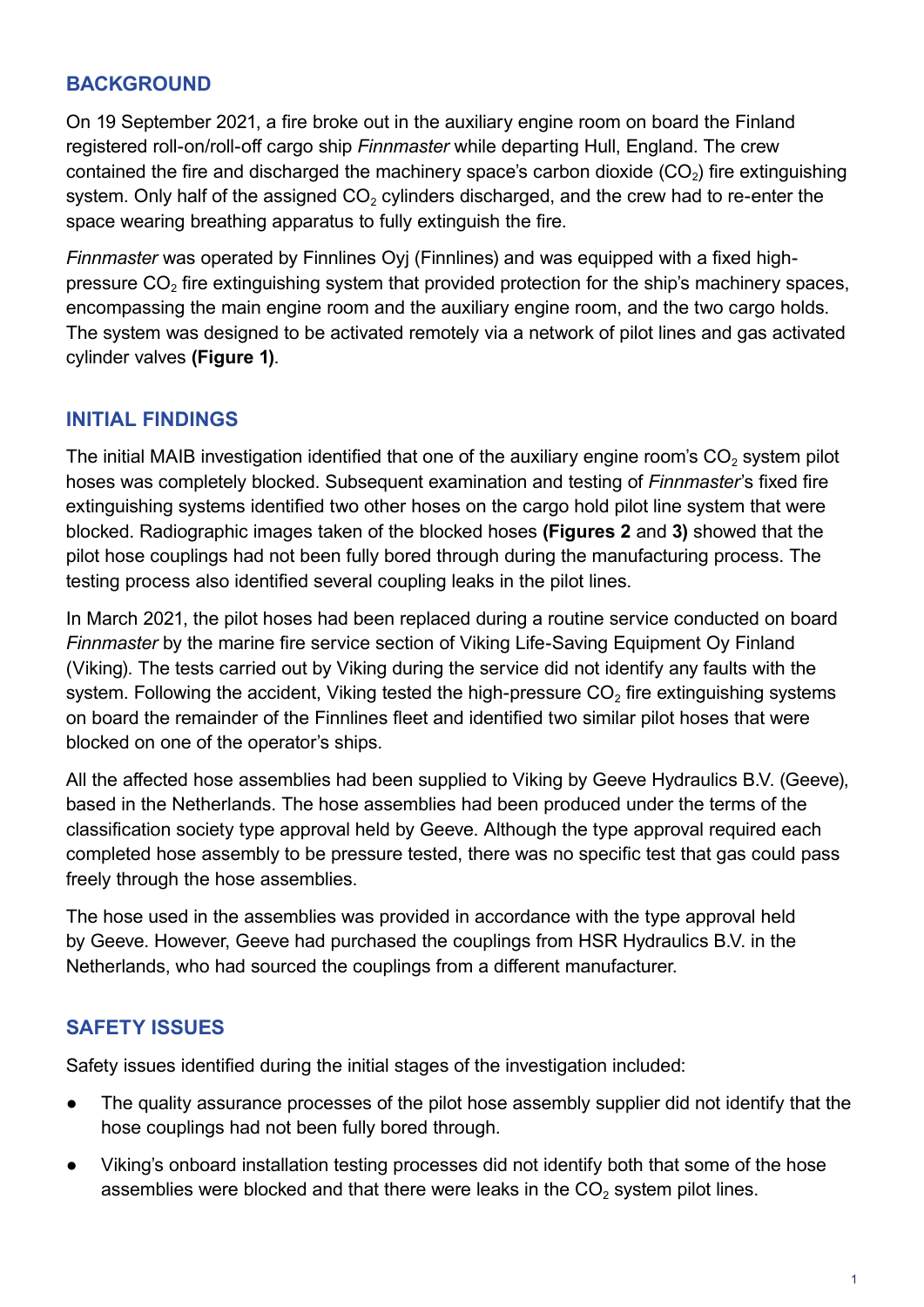

**Figure 1:** Part of the *Finnmaster* CO<sub>2</sub> fire extinguishing system post-accident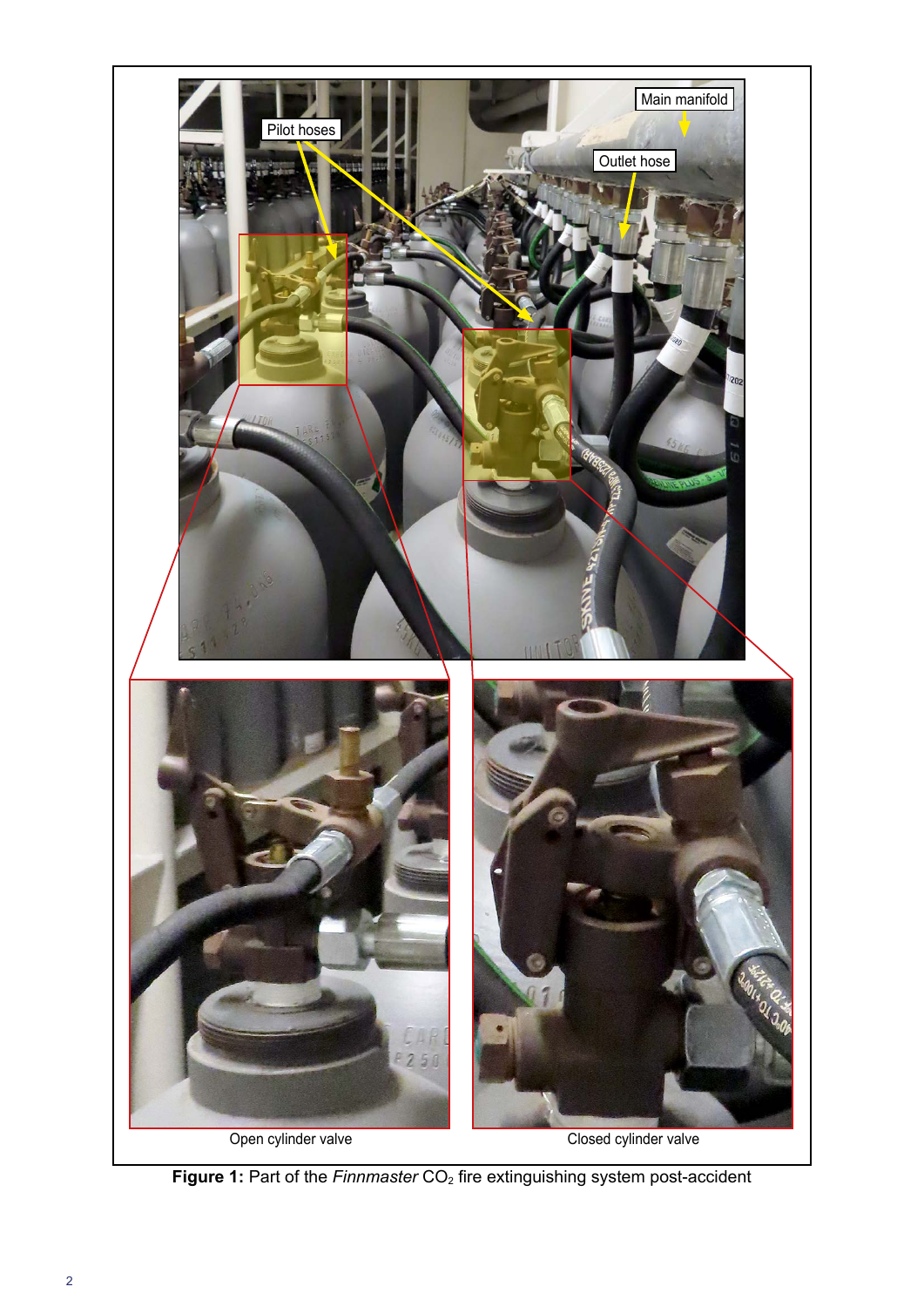

**Figure 2:** CO<sub>2</sub> pilot hose coupling, showing clear passage through the stem



**Figure 3:** CO<sub>2</sub> pilot hose coupling, showing incomplete bore through the stem

### **ACTION TAKEN BY THE MAIB**

#### The **MAIB** has:

Contacted the companies identifed as having been supplied with the afected hose assemblies to make them aware that these assemblies may be blocked and to recommend that they take immediate remedial action in accordance with recommendation S2022/107M, as detailed below.

### **ACTIONS TAKEN BY OTHER ORGANISATIONS**

#### **Geeve Hydraulics B.V.** has:

- Discontinued the supply of the affected hose assemblies.
- Amended its testing procedure to incorporate a pneumatic flow test of the complete hose assemblies to verify that they are not blocked.